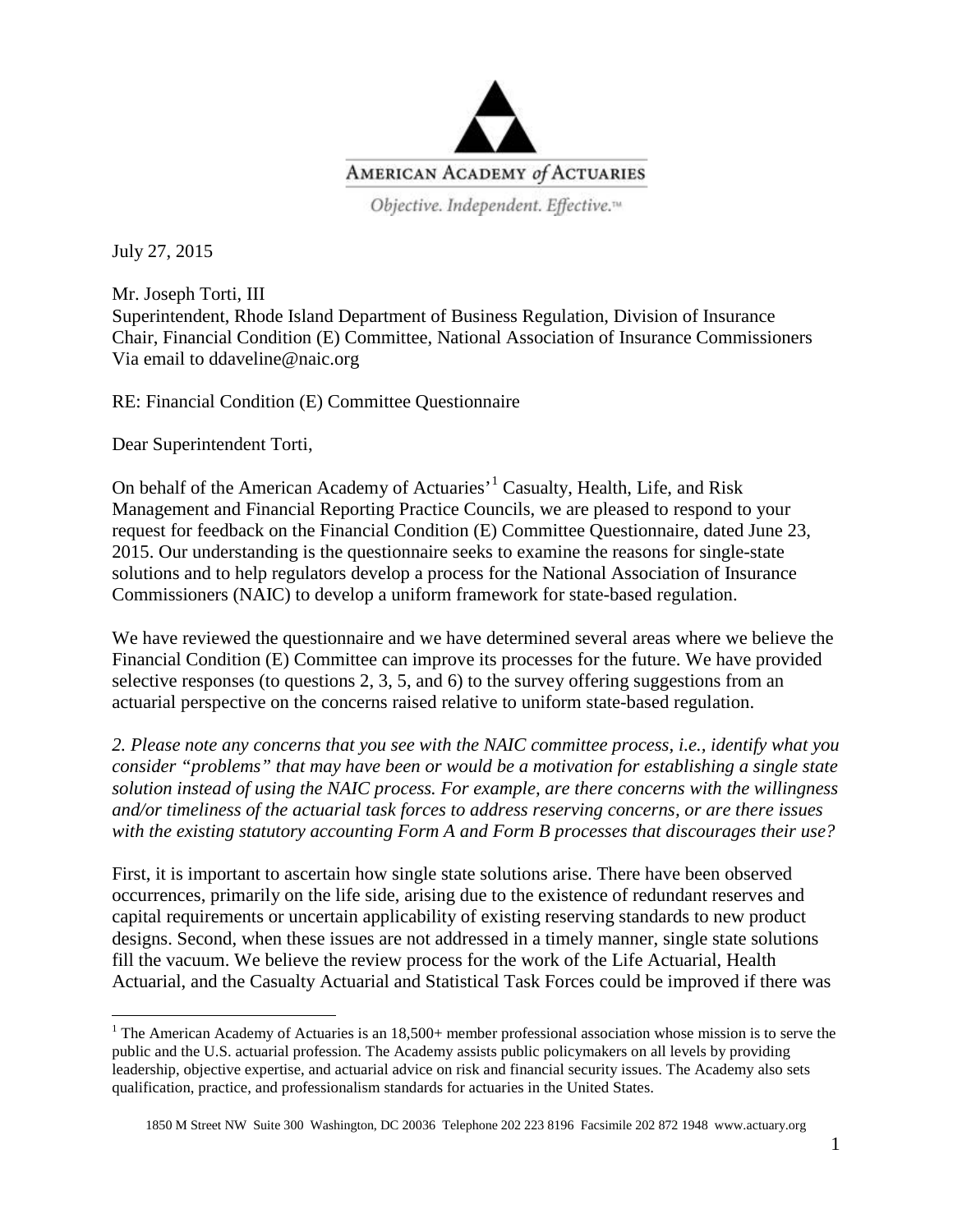better coordination between the Task Forces, the Life Insurance and Annuities (A), the Health Insurance and Managed Care (B), the Property and Casualty Insurance (C), and the Financial Condition (E) Committees.

Currently, the Financial Condition (E) Committee does not have a formalized opportunity to review the work of the Life Actuarial, Health Actuarial, and the Casualty Actuarial and Statistical Task Forces until the very end of the process. Including the Financial Condition (E) Committee and its subgroups earlier in the development process would improve the quality and consistency of information presented in financial statements. In particular, greater coordination between reserve and capital requirements, along with reporting conventions, would improve the overall presentation of the balance sheet, resulting in a more accurate representation of an insurer's risks and risk management practices.

For example, better coordination between the Life Actuarial (A) Task Force and the Life Risk-Based Capital (E) Working Group could help analyze complex reserve and capital requirements and assess whether the requirements are functioning as intended. We note that NAIC established such a precedent with the formation of the C3 Phase 2/AG43 Results Subgroup several years ago but we believe other coordinating efforts would be helpful.

In addition, within the Financial Condition (E) Committee structure, the Valuation of Securities (VOS) Task Force, Capital Adequacy Task Force, and Statutory Accounting Principles Working Group of the Financial Condition (E) Committee could benefit from further coordination. The VOS Task Force frequently takes actions that are not aligned with U.S. statutory accounting, which must be addressed after the fact.

*3. Other than XXX/AXXX formulaic reserve requirements, please identify if there are other areas of the NAIC solvency framework considered overly conservative, too prescriptive, or not reflective of or responsive to the current industry dynamics. Please be as specific as possible when providing answers.*

The current reporting requirements do not appropriately reflect good risk management in the form of economic hedging. Many life insurers use a range of hedging practices to mitigate the economic risk associated with movements in market conditions. In some cases, U.S. statutory requirements penalize an insurer for such hedging because of differences in accounting treatment of the assets and the liabilities. One example of this is the interest rate hedges used to mitigate risk associated with life, annuity, and other long duration products such as long-term care insurance. The hedges (e.g., interest rate swaps) are reported at market value, whereas the liabilities use a book-value type approach. Another example is with variable annuities, for which dynamic hedges are reported at market-value and liabilities follow Actuarial Guideline 43, which, due to its treatment of a "Clearly Defined Hedging Strategy," can sometimes result in higher reserves due to the existence of an economic hedging program. While it might be advisable to maintain a level of conservatism in U.S. statutory accounting to address the risk that a hedging program does not perform as intended, we believe financial reporting for hedges could be improved within U.S. statutory accounting framework.